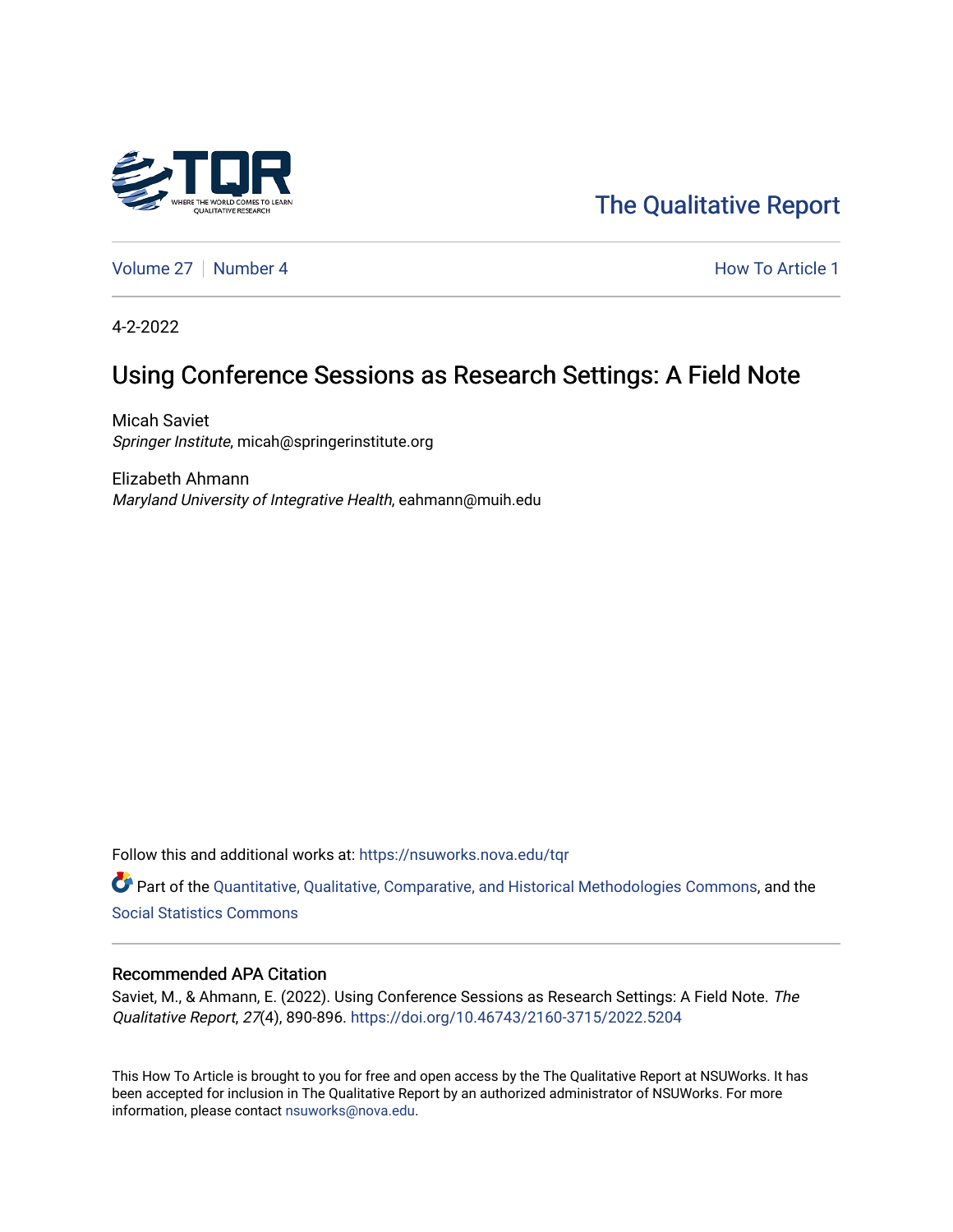

# Using Conference Sessions as Research Settings: A Field Note

## Abstract

Recruiting subjects for research studies can be challenging. Respondent time and burden may pose challenges when trying to recruit busy professionals as participants. Holding a focus group during a research-oriented conference session is a novel way to address recruitment barriers for such subjects. In this field note, we address recruiting participants by word of mouth and snowball sampling for a focus group study held during a research session about Attention-Deficit/Hyperactivity Disorder (ADHD) coaching at a professional conference. We found that this novel approach yielded experienced participants, with a depth of perspective, who were already primed to think about important issues in the field and had a desire to contribute. Participants commented about the ease and convenience of engaging in a research study during a conference session while they had already set time aside from other professional obligations. This type of recruitment yields a convenience sample with both the benefits and drawbacks of a high degree of self-selection among participants. We found that participants engaged enthusiastically in our focus group study related to the emerging field of ADHD coaching. Study recruitment at a conference may be particularly suited to research on "hot topics" or an emerging field that would easily attract and engage participant interest.

### Keywords

qualitative, focus group, research recruitment, commentary, field notes

### Creative Commons License



This work is licensed under a [Creative Commons Attribution-Noncommercial-Share Alike 4.0 International](https://creativecommons.org/licenses/by-nc-sa/4.0/)  [License](https://creativecommons.org/licenses/by-nc-sa/4.0/).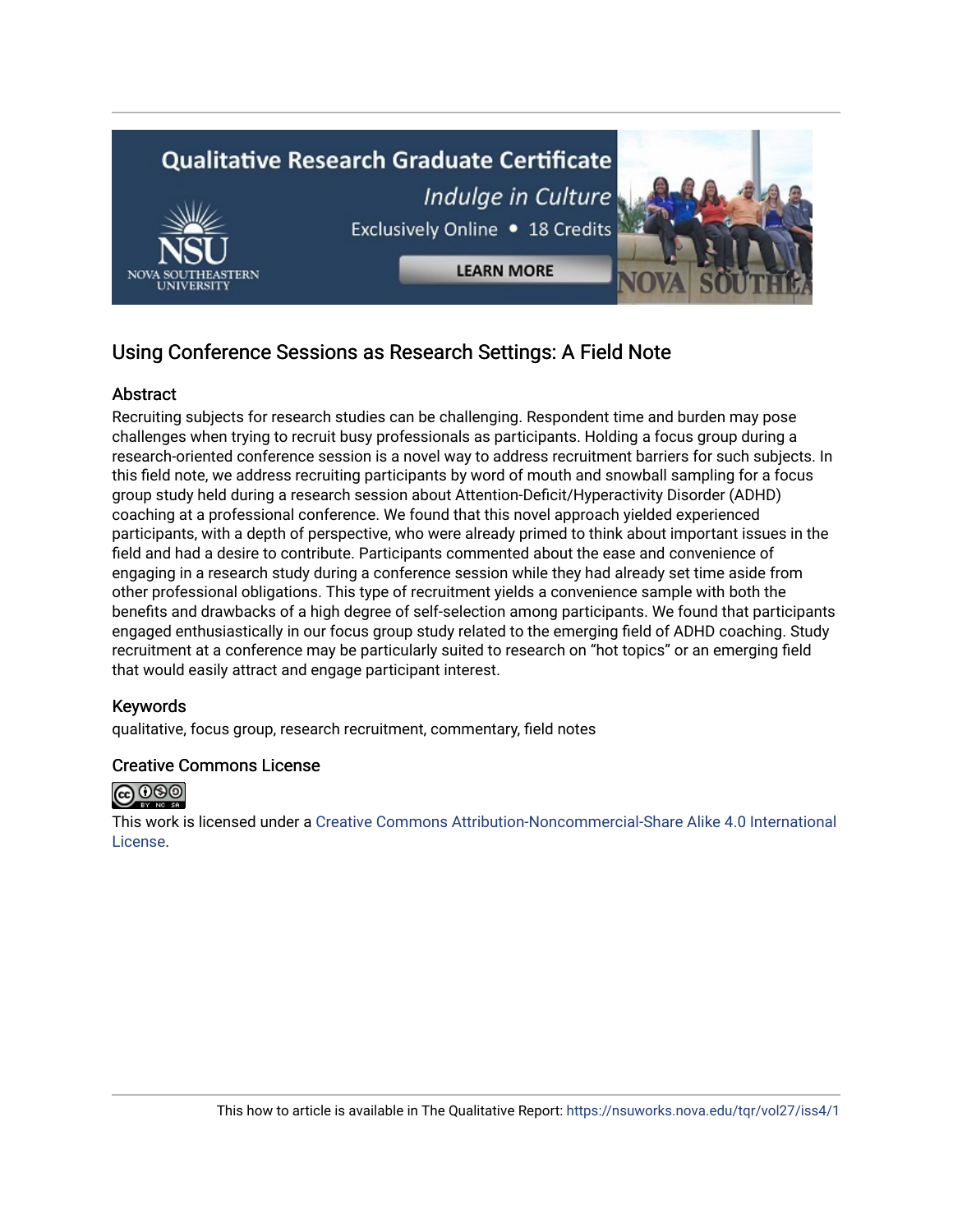

# **Using Conference Sessions as Research Settings: A Field Note**

Micah Saviet<sup>1</sup> and Elizabeth Ahmann<sup>2</sup> <sup>1</sup>Springer Institute, USA <sup>2</sup>Maryland University of Integrative Health, Maryland, USA

Recruiting subjects for research studies can be challenging. Respondent time and burden may pose challenges when trying to recruit busy professionals as participants. Holding a focus group during a research-oriented conference session is a novel way to address recruitment barriers for such subjects. In this field note, we address recruiting participants by word of mouth and snowball sampling for a focus group study held during a research session about Attention-Deficit/Hyperactivity Disorder (ADHD) coaching at a professional conference. We found that this novel approach yielded experienced participants, with a depth of perspective, who were already primed to think about important issues in the field and had a desire to contribute. Participants commented about the ease and convenience of engaging in a research study during a conference session while they had already set time aside from other professional obligations. This type of recruitment yields a convenience sample with both the benefits and drawbacks of a high degree of self-selection among participants. We found that participants engaged enthusiastically in our focus group study related to the emerging field of ADHD coaching. Study recruitment at a conference may be particularly suited to research on "hot topics" or an emerging field that would easily attract and engage participant interest.

*Keywords:* qualitative, focus group, research recruitment, commentary, field notes

## **Introduction**

Research with healthcare providers, or other busy professionals, as subjects can be an important way to explore questions of processes, of practices, of ethics, and the like. Yet, recruiting such professionals for research can pose challenges. This may be even more the case with qualitative research, as it may require that a busy professional, with a demanding schedule, set aside a designated chunk of time for study participation. In this research note, we describe a novel process, not previously reported in the literature, of recruiting attendees at a professional conference to participate in qualitative research conducted during a conference session. A full report of the study, including results, is published elsewhere (Saviet & Ahmann, 2021).

## **Review of the Literature**

Literature on research study recruitment suggests that recruitment can be challenging and that recruitment strategies deserve more attention and discussion (e.g., Kadam et al., 2016; Namageyo-Funa et al., 2014; Patel et al., 2018). In a qualitative study exploring recruitment for clinical research, Newington and Metcalf (2014) report that: "The general perception of recruitment was that it is hard to recruit the desired numbers in the allocated time and that more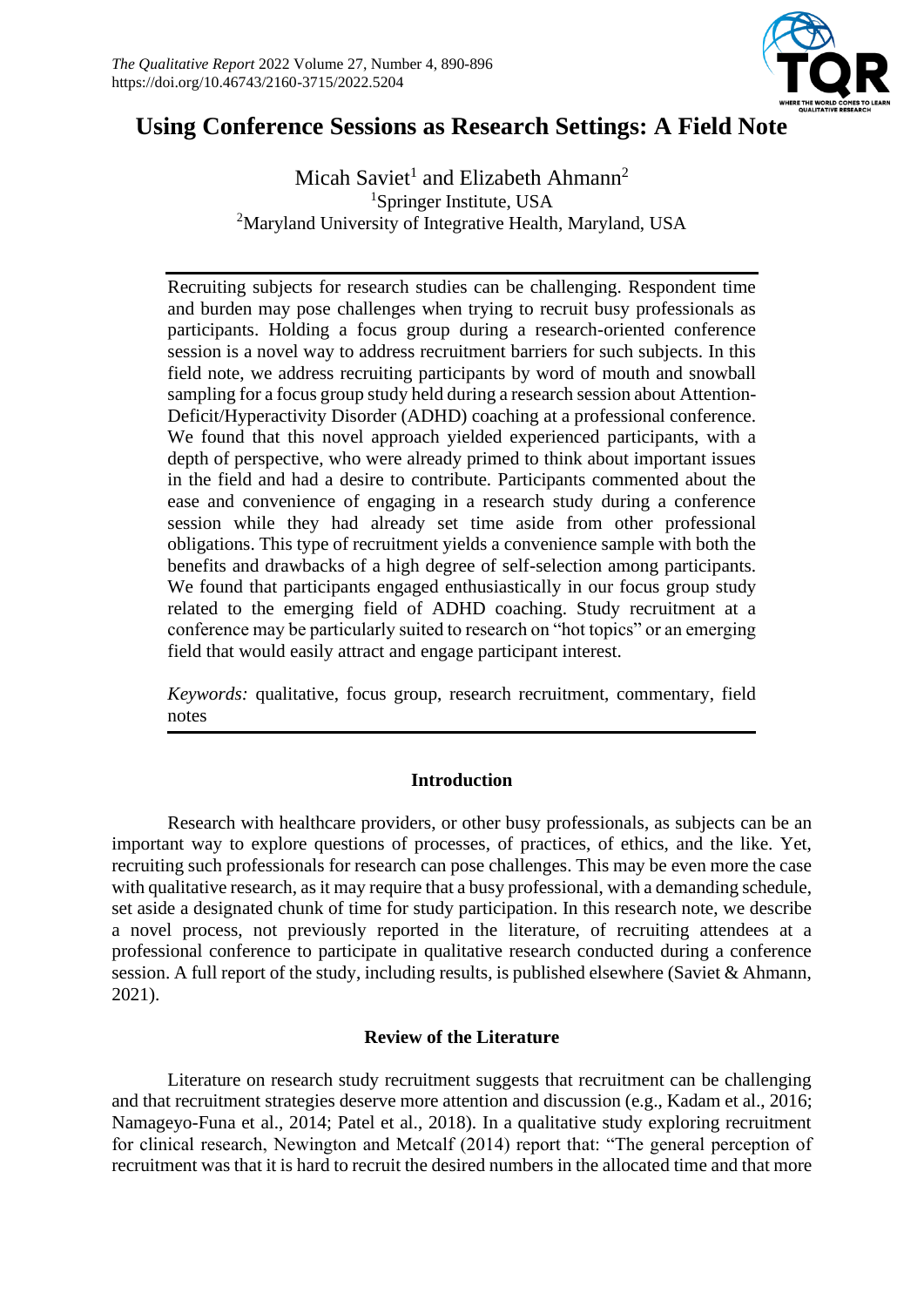often than not, extensions to the recruitment period are required" (p. 3). Issues of infrastructure, the type of research, recruiter characteristics, and participant characteristics were all identified as factors relevant to the recruitment process (Newington & Metcalf, 2014). In a paper exploring challenges and strategies in recruitment for qualitative research, Archibald and Munce (2015) identify similar factors as important to consider: "characteristics of the recruiter; institutional and community gatekeeping; understanding participants, behaviors and differences; and determining the participant sample" (p. 2). They suggest that the "time and resources required" for recruitment are underestimated while "available, willing and eligible participants" are overestimated (p. 2).

Recruiting health care professionals for research poses additional challenges (e.g., Bruneau et al., 2021; Hysong et al., 2013; Johnston et al., 2010). In an examination of nurses as study participants, a particular recruitment challenge identified was the time needed to participate in a study and competing practice commitments (Luck et al., 2017). Leysen et al. (2019) also identified "unpredictable and busy daily workloads" as a factor in recruiting general practitioners into a study on palliative care, despite the degree of initial interest that had been expressed. These studies both suggest that when recruiting health care providers as study participants, one recruitment strategy to consider is minimizing participant time burden.

In a recent qualitative study, we recruited participants at a conference and conducted a focus group during a conference session. A literature search, on August 1, 2021, of both PubMed and Google Scholar, on the following terms yielded no studies discussing this recruitment approach: "conference session" OR "conference" AND "research" AND ("recruitment" OR "participants"). While the study methods and results are reported elsewhere (Saviet & Ahmann, 2021), this field note outlines our novel recruitment process and study setting, an approach that proved useful for engaging busy professionals.

#### **Background**

As researchers, we study a not-widely explored field: coaching for individuals with Attention-Deficit/Hyperactivity Disorder (ADHD). There have been only some 38 studies to date on this subject, examining processes and outcomes of this modality. We regularly publish and actively promote, disseminate, and engage in ongoing research about this emerging evidence-based practice (e.g., Ahmann & Saviet, 2021; Ahmann et al., 2017; Ahmann et al., 2018).

Despite our experience, when we were invited to present a 3-hour long session about our research, at the International Conference on ADHD (Saviet & Ahmann, 2019), we were initially uncertain about how to proceed. Having submitted an abstract for a 1-hour session, we were unclear about how we might fill an additional 2 hours. It would have made sense to lecture about our research for one hour, and entertain questions, but to fill the additional time, we needed to consider options that would provide for a high level of participant engagement. After consideration, we decided that rather than deciding what to "present" during that time, we would use the extra time for what the field of ADHD coaching needs more of: research.

Thus, we planned to actively engage our conference session participants in a research project for a portion of our allocated three-hour conference session. Conducting a focus group with the session participants would both help them understand, firsthand and experientially, the research process, as well as provide an interesting set of data to explore. We decided to explore the previously unexamined topic of between-session communication among ADHD coaches and their clients.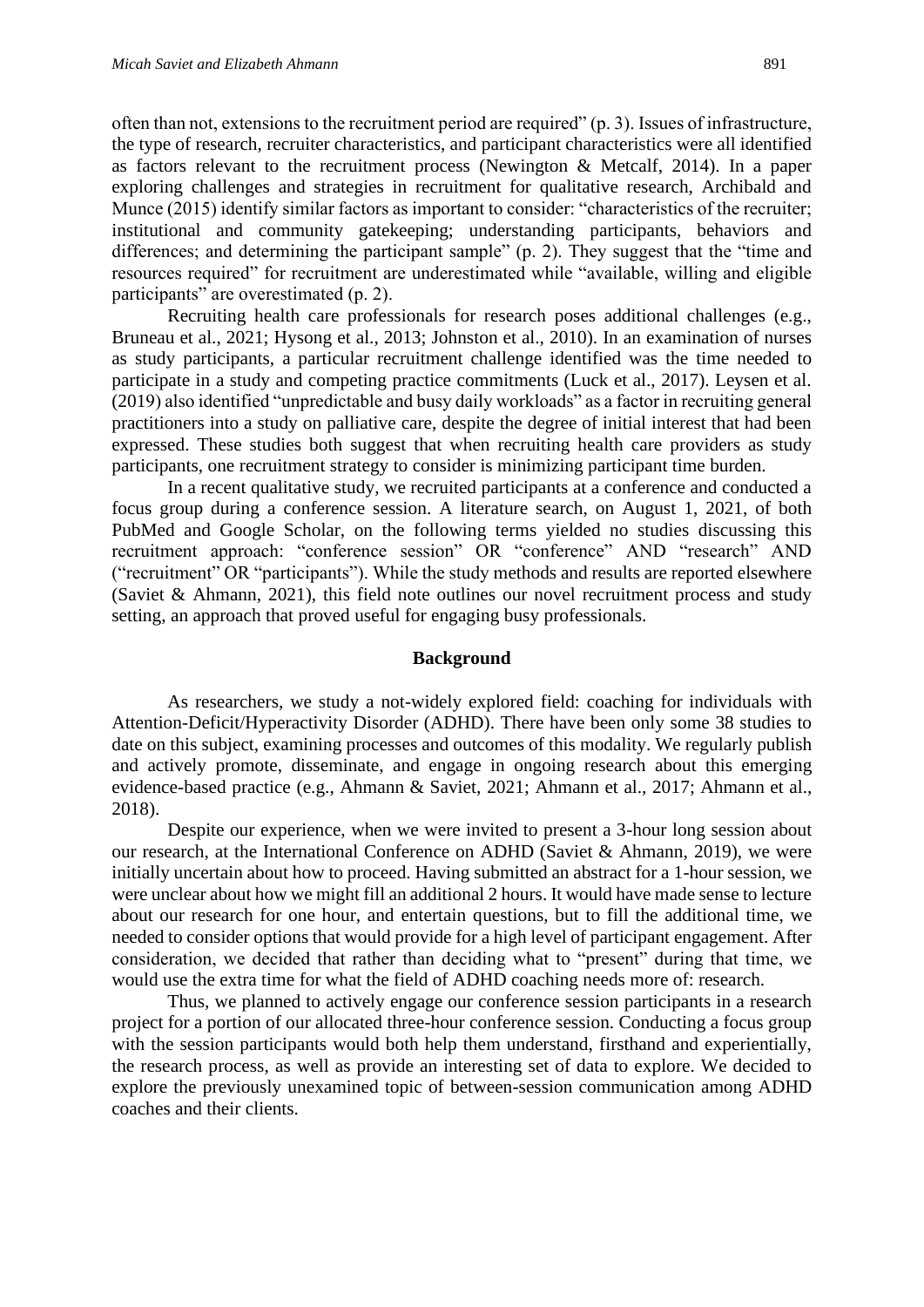#### **The Process**

We obtained Institutional Review Board approval for this focus group study. Our conference session was titled "Exploring ADHD Coaching Delivery Methods: Research and Discussion." Word of mouth (informal invitation) both prior to and on the day of the conference session was used to invite coaches to this session, inform them that would include a focus group study, and recruit participation. Snowball sampling (Parker et al., 2019) was also employed. In the conference session, we presented about our completed research for the first 1.25 hours (Saviet & Ahmann, 2019) and then shared that we would be transitioning to an optional research opportunity in which attendees could participate, a focus group for ADHD coaches. By inviting the ADHD coaches to participate we lost a few non-coach session attendees but retained enough individuals for a useful focus group. We had participants complete an informed consent and brief demographic questionnaire. We then arranged chairs around a circular table in the conference room and set up a recording device.

Since we did not know how many people would be attending our session, we had devised strategies for moderating a varied number of break-out focus groups. In advance of the conference, we recruited several coaches who would be willing to facilitate if need be. Another challenge was how to handle session attendees who were not coaches, and therefore not meeting study inclusion criteria. In this case, we chose to allow them to observe the focus group after completing an informed consent addressing confidentiality. While some researchers offer incentives for participation, we did not offer any for this study.

#### **The Group Experience**

The richness of this particular focus group experience suggests that recruitment of study participants at a professional conference, and conducting research as part of a conference session, can be quite fruitful.

In this case, recruitment at a conference led to a group of eight highly experienced participants, having between 3 and 10 years of experience in the field (Saviet & Ahmann, 2021). This level of experience contributed a depth of perspective on the research topic. Beginning with the first question, the conversation quickly gained momentum and participants seemed to feed off each other's thoughts as the conversation gained traction. While the facilitator (MS) offered some paraphrasing, summarization of points, and occasional probing, the conversation among the participants seemed to grow in complexity and expand in depth almost organically as the conversation transitioned from one of the four key focus group questions to the next. Of particularly interest to the facilitator, participants nodded agreement or added affirming words (e.g., "yes," "uh-huh") after nearly every comment made by other participants. This apparent high degree of attunement among participants contributed to a feeling of consensus being reached about the questions discussed.

We observed that participants at a conference may already be particularly primed to think about issues in the field. In this case, as the facilitator, MS had a sense that participants seemed eager and almost excited to be asked their views on the research questions, seeming to crave a medium in which to share their knowledge. It appeared they had bottled-up experiences just waiting to be expressed, as well as an accompanying desire for their experiences to be understood. In fact, the richness of this expert focus group was evidenced by the fact that the facilitator had to carefully monitor the time in order to move the group through each key question in the allotted time frame. It felt as though the conversation could have continued much longer, had time permitted.

Finally, at the conclusion of the focus group, participant coaches actually "thanked" the researchers for doing this "important work," indicating that they highly valued contributing to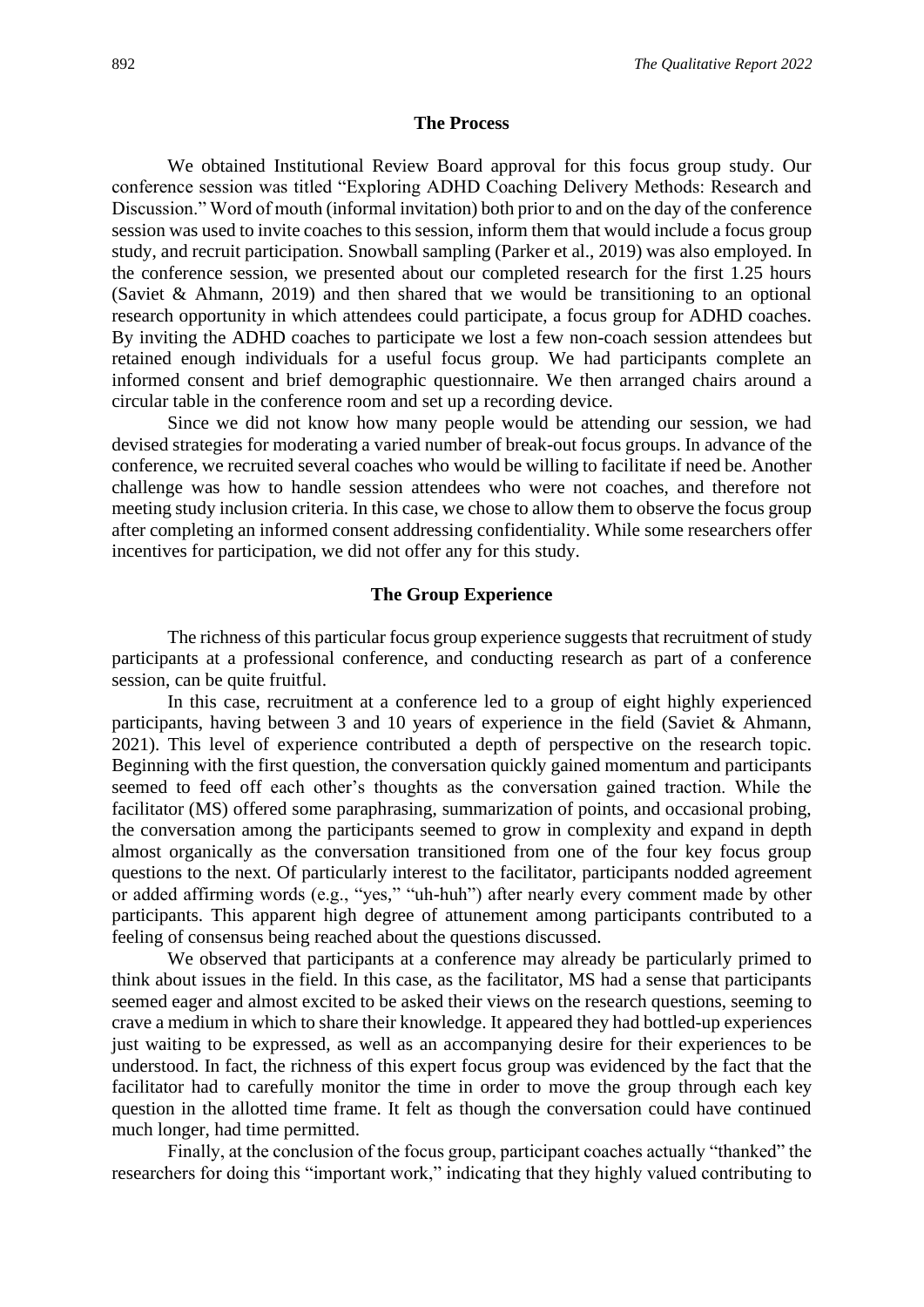this research as well as appreciated the opportunity to share their knowledge and skills on the study topic.

We interviewed several participants specifically for the development of this article, to gather their perspectives on participating in research at a conference session. One participant commented:

I enjoyed the process. It was great for time management knowing we were taking care of the research there, knowing exactly how long the session would be, and knowing I didn't have to block time out of my work schedule. I felt more relaxed doing it. I also preferred being able to talk about the issue versus taking an online survey. It was a fun and educational process.

Another participant echoed the sentiment about the ease and convenience of this format for participating in research: "I'm so busy. If participating in a study works with my schedule I would do it; if it is a survey, I would probably just rush through it. At the conference I was already there, so it worked for me." Additionally, a participant talked about the importance of participating in research in an emerging field: "It was important for me to participate to support the ADHD coaching community and its growth."

Use of the novel recruitment strategy of engaging conference participants in a study led, in this case, to valuable research outcomes and contributions to an emerging field. After the published study was shared with focus group participants, one participant, a practicing coach and coach trainer, shared the following in an email to us: "Your research is important in our work as ADHD coaches and answers questions … that come up frequently in our training programs." Another participant shared the following after reviewing the published study: "The findings and discussion of your focus group study… will help ADHD coaches…. Thank you for doing this vital work."

#### **Strengths and Limitations**

Recruiting conference participants for research, combined with running a focus group as part of a conference session, was an interesting and effective experience that both we and the participants seemed to enjoy. While we have conducted online focus groups on another topic with success, there was a greater intimacy and personal involvement from participants in the in-person setting.

One factor that may have contributed to the effectiveness of this focus group is the nature of the ADHD coaching field: an emerging profession seeking wider recognition and acceptance. It is possible that members of an emerging field might feel a particular impetus to devote conference time to sharing their experiences in a research study. It is likely that not every potential research topic would lend itself to ease of recruitment during a conference.

Participation in a research study held during a conference session leads to a high degree of "self-selection" among study participants. This can be a factor contributing to potential bias (Lavrakas, 2008a). In this circumstance, study participants are characterized by (a) motivation to attend a professional conference, (b) interest in attending a research-oriented conference session, and (c) willingness to engage in a research project. Participants must believe in the importance of contributing their own perspectives to furthering the evidence-based in their field. Self-selection can function as both a strength and a limitation in a study.

As researchers, we recognize that this approach to recruitment for our own study led to an extreme type of convenience sample (Lavrakas, 2008b), biased by the fact that all participants were coaches attending a conference, having an interest in research, and willing to join all or part of a lengthy research-oriented conference session. At the same time, this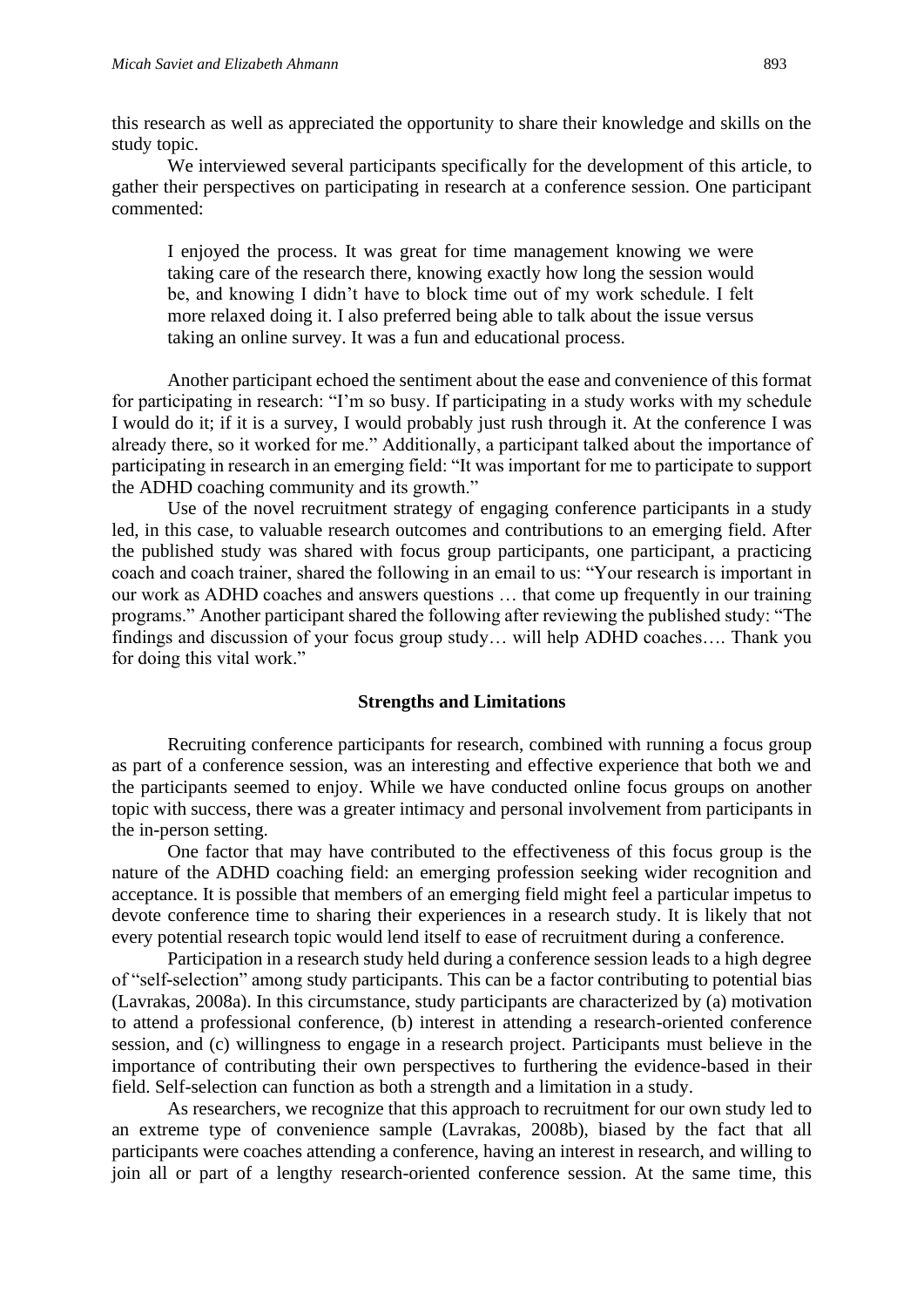approach led to a very rich data set that likely would not have been obtained with a broader sampling approach. This novel approach might not be appropriate for all types of research, particularly studies in which a wider range of perspectives would be useful.

A secondary benefit of the approach we took in incorporating a focus group into a longer conference session about research was that participants learned about the process of research from start to finish. They left the session having learned about research in the field, the research process, and having contributed directly, during the session, to an important and relevant study.

### **Implications**

Luck et al. (2017) and Leysen et al. (2019) spoke to the challenge of recruiting busy professionals for research. Blocking time out for research in the middle of a busy week during which they are seeing clients and/or conducting trainings can be a barrier to overcome in study recruitment. For busy professionals, time dedicated to a conference is time already blocked out of their clinical or practice schedules and open for broader pursuits in the profession. It may be easier for some professionals to participate in any study in this circumstance, and particularly an in-person focus group. Also, when participants have already traveled to a conference, conducting a study on site eliminates geography as a barrier to pulling professionals together for an in-person study.

While our experience with recruiting and engaging study participants at a conference may have been particularly successful given the nature of the field of study, this recruitment approach may be applicable in various other circumstances. Research in any emerging field, "hot topics," or potentially controversial topics in any field, as well as particularly timely topics, might be most likely to lead to successful participant recruitment and engagement during a conference session. These types of topics are ones about which potential participants might feel a personal stake and investment in sharing a perspective—a perspective that may contribute to greater understanding of a given subject, the development of new approaches related to a topic or issue, and/or a furthering of some aspect of their field. As an example, physicians are unlikely to be interested in spending conference time in a focus group exploring a general topic such as evidence-based medicine but joining a session around a hot topic or a controversial and timely, pertinent issue such as COVID-related physician burnout might generate significant interest and participation.

#### **Conclusions**

In summary, recruiting and engaging participants at a conference session in research, particularly in qualitative research (i.e., a focus group) is an innovative and potentially useful practice that addresses a recruitment concern of limited time available for busy professionals to participate as research subjects. In our experience, this novel recruitment and research approach also allowed conference session participants to both experience the research process firsthand as well as leave the session with a feeling of contribution to the exploration of an important subject in an under-researched field.

The full methods and findings of this focus group have been published elsewhere (Saviet & Ahmann, 2021), providing a valuable contribution to the growing body of research literature in the emerging field of ADHD coaching.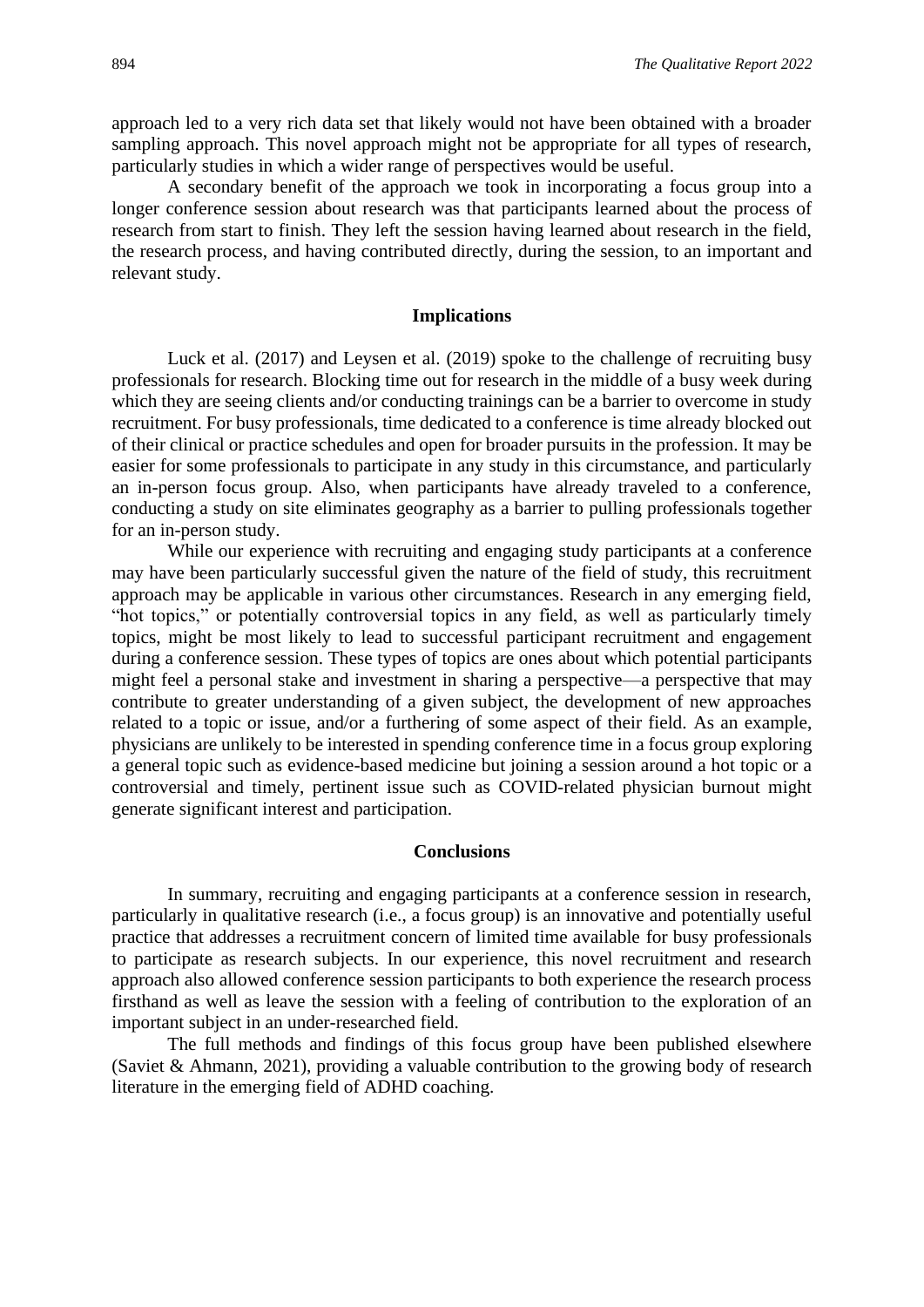#### **References**

- Ahmann, E., & Saviet, M. (2021). ADHD coaching: Evolution of the field. *The ADHD Report, 29*(6), 1-9*.* <https://doi.org/10.1521/adhd.2021.29.6.1>
- Ahmann, E., Saviet, M., & Tuttle, L. (2017). Interventions for ADHD in children and teens: A focus on ADHD coaching. *Pediatric Nursing, 43*(3), 121-131.
- Ahmann, E., Tuttle, L., Saviet, M., & Wright, S. (2018). A descriptive review of ADHD coaching research: Implications for college students. *Journal of Postsecondary Disability and Education, 31*(1), 17-39.
- Archibald, M. M., & Munce, S. E. P. (2015). Challenges and strategies in the recruitment of participants for qualitative research. *University of Alberta Health Sciences Journal*, *11*(1), 34-37.
- Bruneau, J., Moralejo, D., Donovan, C., & Parsons, K. (2021). Recruitment of healthcare providers into research studies. *Canadian Journal of Nursing Research, 53*(4), 426- 432. [https://doi.org/10.1177/0844562120974911](https://doi.org/10.1177%2F0844562120974911)
- Hysong, S. J., Smitham, K. B., Knox, M., Johnson, K. E., SoRelle, R., & Haidet, P. (2013). Recruiting clinical personnel as research participants: A framework for assessing feasibility. *Implementation Science*, *8*(1), 1-7. https://doi.org/10.1186/1748-5908-8- 125
- Johnston, S., Liddy, C., Hogg, W., Donskov, M., Russell, G., & Gyorfi-Dyke, E. (2010). Barriers and facilitators to recruitment of physicians and practices for primary care health services research at one centre. *BMC Medical Research Methodology*, *10*(1), 1- 8.<https://doi.org/10.1186/1471-2288-10-109>
- Kadam, R. A., Borde, S. U., Madas, S. A., Salvi, S. S., & Limaye, S. S. (2016). Challenges in recruitment and retention of clinical trial subjects. *Perspectives in Clinical Research*, *7*(3), 137. DOI: [10.4103/2229-3485.184820](https://dx.doi.org/10.4103%2F2229-3485.184820)
- Lavrakas, P. J. (2008a). Self-selection bias. In P. J. Lavrakas (Ed.), *Encyclopedia of survey research methods* (pp. 809-810). Sage. DOI: 10.4135/9781412963947
- Lavrakas, P. J. (2008b). Convenience sampling. In P. J. Lavrakas (Ed.), *Encyclopedia of survey research methods* (pp. 149-149). Sage. DOI: 10.4135/9781412963947
- Leysen, B., Van den Eynden, B., Janssens, A., & Wens, J. (2019). Recruiting general practitioners for palliative care research in primary care: Real-life barriers explained. *BMC Family Practice, 20*(1), 40. DOI: 10.1186/s12875-019-0930-y.
- Luck, L., Chok, H. N., & Wilkes, L. (2017). Nurses as participants in research: An evaluation of recruitment techniques. *Nurse Research, 25*(2), 44-48. DOI: 10.7748/nr.2017.e1546.
- Namageyo-Funa, A., Rimando, M., Brace, A. M., Christiana, R. W., Fowles, T. L., Davis, T. L., Martinez, L. M., & Sealy, D. (2014). Recruitment in qualitative public health research: Lessons learned during dissertation sample recruitment. *The Qualitative Report*, *19*(4), 1-17. <https://doi.org/10.46743/2160-3715/2014.1282>
- Newington, L., & Metcalfe, A. (2014). Factors influencing recruitment to research: Qualitative study of the experiences and perceptions of research teams. *BMC Medical Research Methodology, 14*(10). DOI: 10.1186/1471-2288-14-10.
- Parker, C., Scott, S., & Geddes, A. (2019). Snowball sampling. In P. Atkinson, S. Delamont, A. Cernat, J. W. Sakshaug, & R. A. Williams (Eds.), *SAGE research methods foundations* (pp. 824-824). Sage. <https://dx.doi.org/10.4135/9781526421036831710>
- Patel, M., Doku, V., & Tennakoon, L. (2003). Challenges in recruitment of research participants. *Advances in Psychiatric Treatment, 9*(3), 229-238. DOI:10.1192/apt.9.3.229
- Saviet, M., & Ahmann, E. (2019, November). *Exploring ADHD coaching delivery methods: Research and discussion* [conference session and workshop]. ADHD Professionals